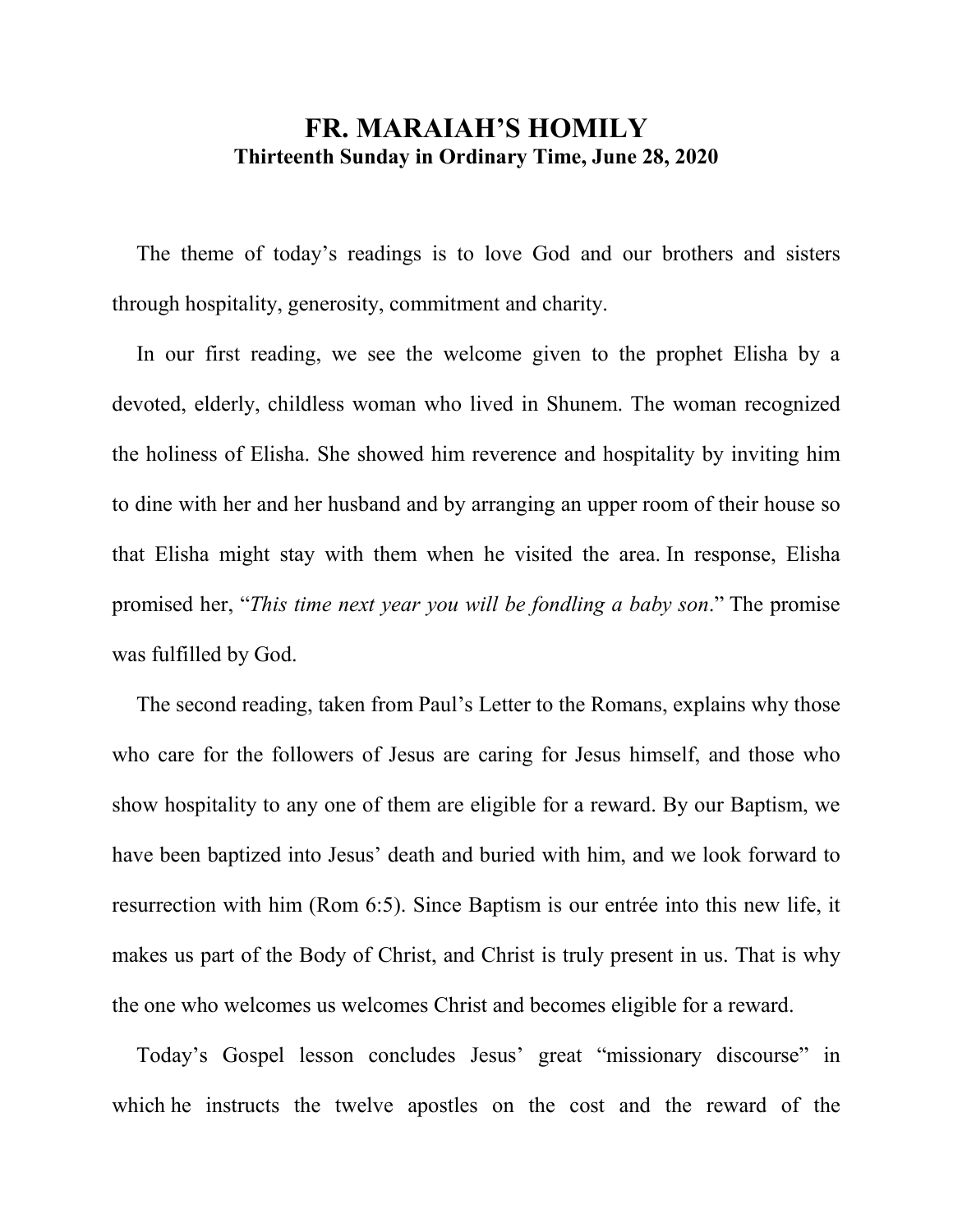commitment required of a disciple. The first half of these sayings of Jesus details the behavior expected of his disciples, and the second half speaks of the behavior expected of others towards the disciples. Even Jesus' shameful death on the cross is not too high a price to pay if one is to be a true disciple, because the reward is great. Jesus assures his disciples that whoever shows them hospitality will be blessed. Those who receive Jesus receive the One who sent him. Also, those who help the "little ones," (believers) and the poor, the sick, and the needy will be amply rewarded (Fr. Tony, CBCI).

We need to be hospitable and generous. Hospitality means acknowledging the presence of God in others and serving Him in them, especially those in whom we least expect to find Him. We, as individuals and as a community, are to look for opportunities to be hospitable—and, of course, there are plenty of ways of offering hospitality. Maybe hospitality is offered through a kind word to a stranger - or even a smile. A kind smile or a "hello" to someone waiting with us in a grocery line may be the only kindness that person encounters all day. We become fully alive as Christians through the generous giving of ourselves. What is more important than sending checks for charitable causes is giving of ourselves to people. First, in the way we think about them, for from that spring will flow the ways we speak to them and about them, forgive their failings, encourage them,